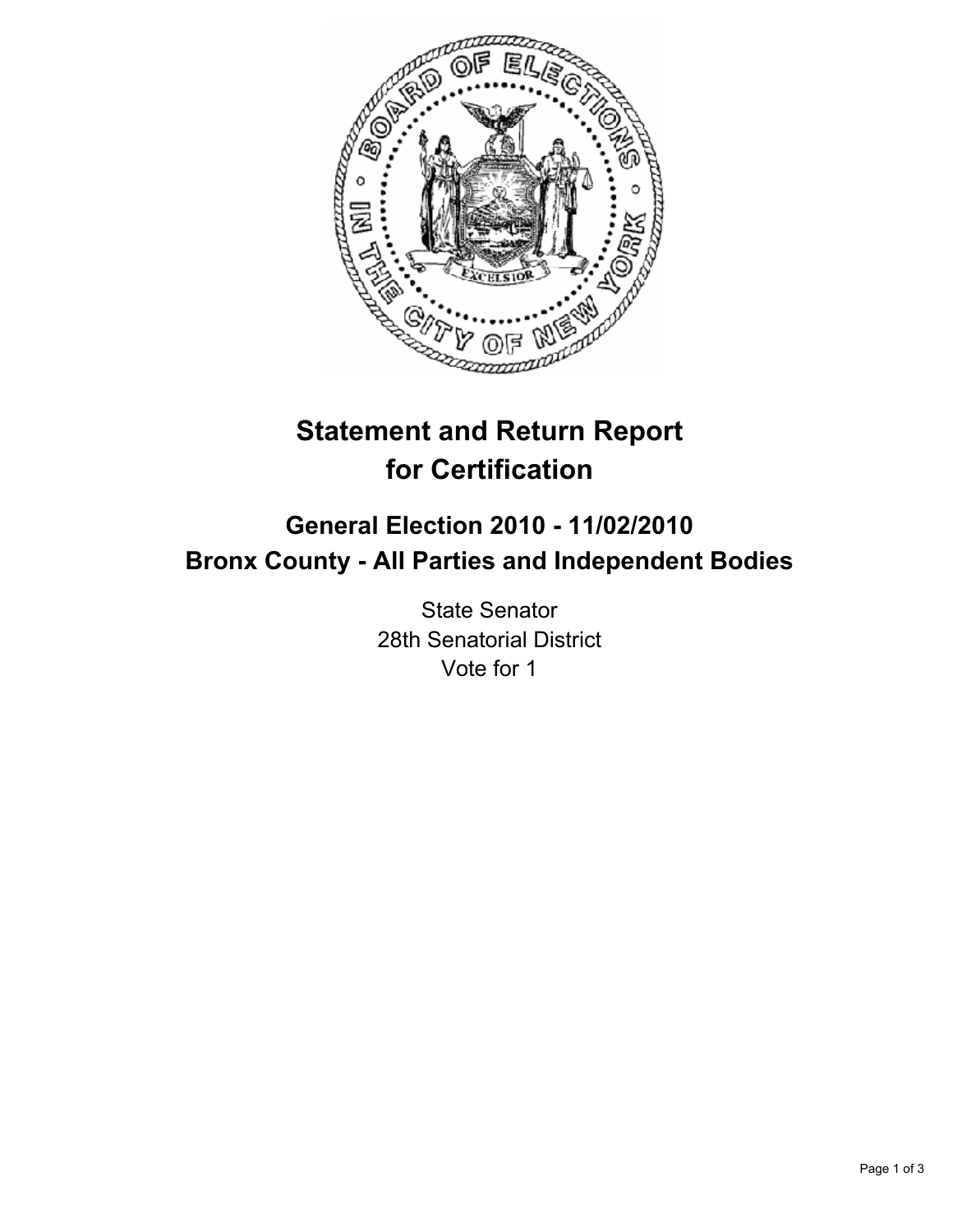

## **Assembly District 77**

| <b>PUBLIC COUNTER</b>             | 9,985  |
|-----------------------------------|--------|
| <b>EMERGENCY</b>                  | 0      |
| <b>ABSENTEE/MILITARY</b>          | 113    |
| <b>AFFIDAVIT</b>                  | 296    |
| <b>Total Ballots</b>              | 10,417 |
| JOSE M SERRANO (DEMOCRATIC)       | 8,626  |
| JON GIRODES (REPUBLICAN)          | 242    |
| KEESHA S WEINER (CONSERVATIVE)    | 129    |
| JOSE M SERRANO (WORKING FAMILIES) | 305    |
| ALTON MACOON (WRITE-IN)           | 1      |
| ETERNAL FATHER & LORD (WRITE-IN)  | 1      |
| MARK ESCOFFERY BEY (WRITE-IN)     | 1      |
| MARK ESSCOFFERY (WRITE-IN)        | 1      |
| NA NAME (WRITE-IN)                | 1      |
| NO NAME (WRITE-IN)                | 3      |
| <b>Total Votes</b>                | 9,310  |
| Unrecorded                        | 1,107  |

#### **Assembly District 84**

| <b>PUBLIC COUNTER</b>             | 8,668 |
|-----------------------------------|-------|
| <b>EMERGENCY</b>                  | 0     |
| ABSENTEE/MILITARY                 | 79    |
| <b>AFFIDAVIT</b>                  | 196   |
| <b>Total Ballots</b>              | 8,961 |
| JOSE M SERRANO (DEMOCRATIC)       | 7,212 |
| JON GIRODES (REPUBLICAN)          | 273   |
| KEESHA S WEINER (CONSERVATIVE)    | 102   |
| JOSE M SERRANO (WORKING FAMILIES) | 247   |
| ANGEL VEGA (WRITE-IN)             |       |
| NO NAME (WRITE-IN)                | 3     |
| RANDY SIMS (WRITE-IN)             | 1     |
| <b>Total Votes</b>                | 7,839 |
| Unrecorded                        | 1,122 |

### **Assembly District 86**

| <b>PUBLIC COUNTER</b>             | 2,626 |
|-----------------------------------|-------|
| <b>EMERGENCY</b>                  | 0     |
| ABSENTEE/MILITARY                 | 27    |
| AFFIDAVIT                         | 97    |
| <b>Total Ballots</b>              | 2,754 |
| JOSE M SERRANO (DEMOCRATIC)       | 2,058 |
| <b>JON GIRODES (REPUBLICAN)</b>   | 66    |
| KEESHA S WEINER (CONSERVATIVE)    | 29    |
| JOSE M SERRANO (WORKING FAMILIES) | 296   |
| NO NAME (WRITE-IN)                | 2     |
| <b>Total Votes</b>                | 2,451 |
| Unrecorded                        | 303   |